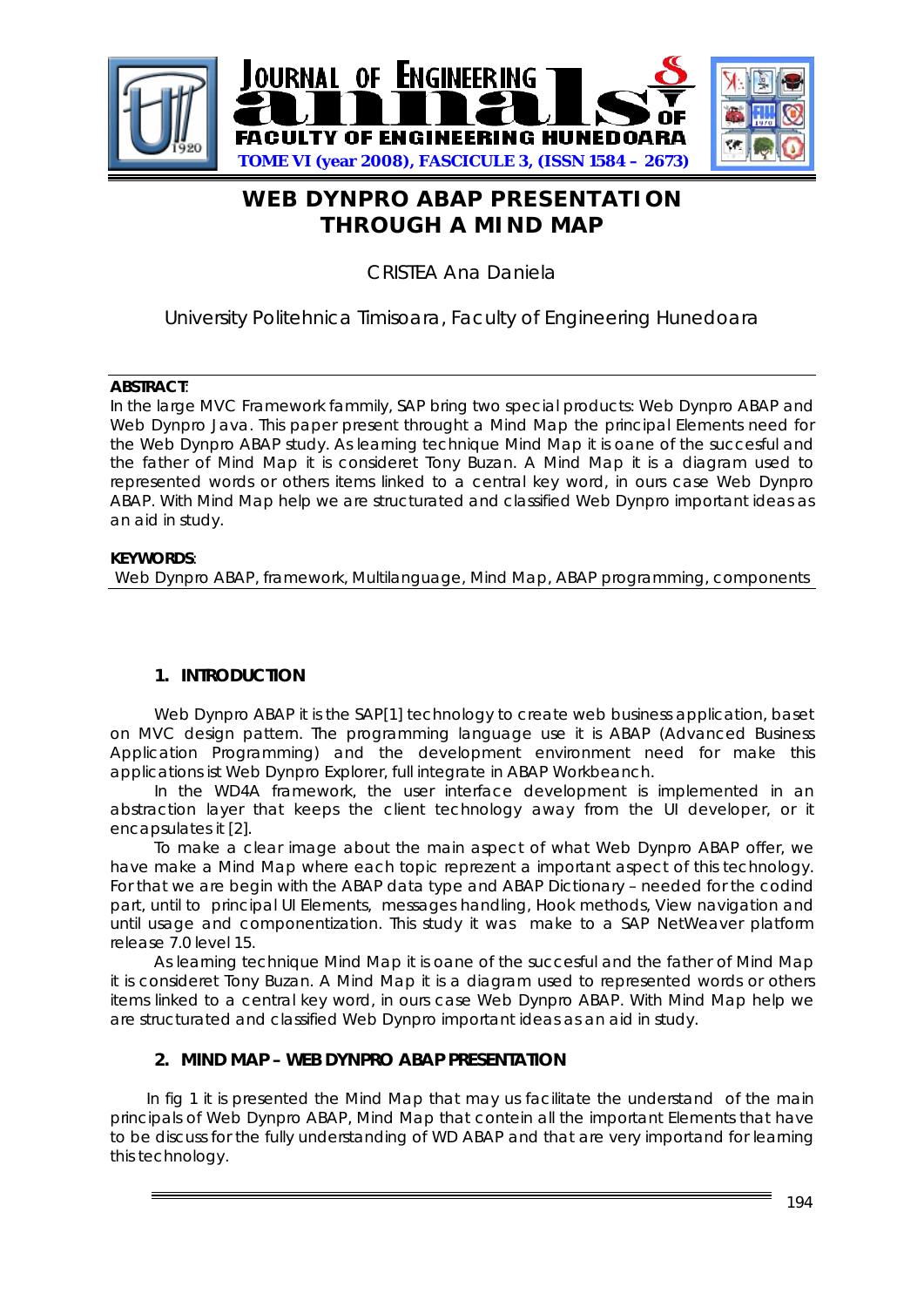





Fig 1. Mind Map Web Dynpro ABAP

## **3. SEVERAL WEB DYNPRO ABAP TOPICS PRESENTATION**

#### **3.1 Web Dynpro Components**

A Web Dynpro component kann have many Elements fig 2:





Additional of the components presented we may have others Elements too, for example MIME, Component usages, Component Configurations discussed follow.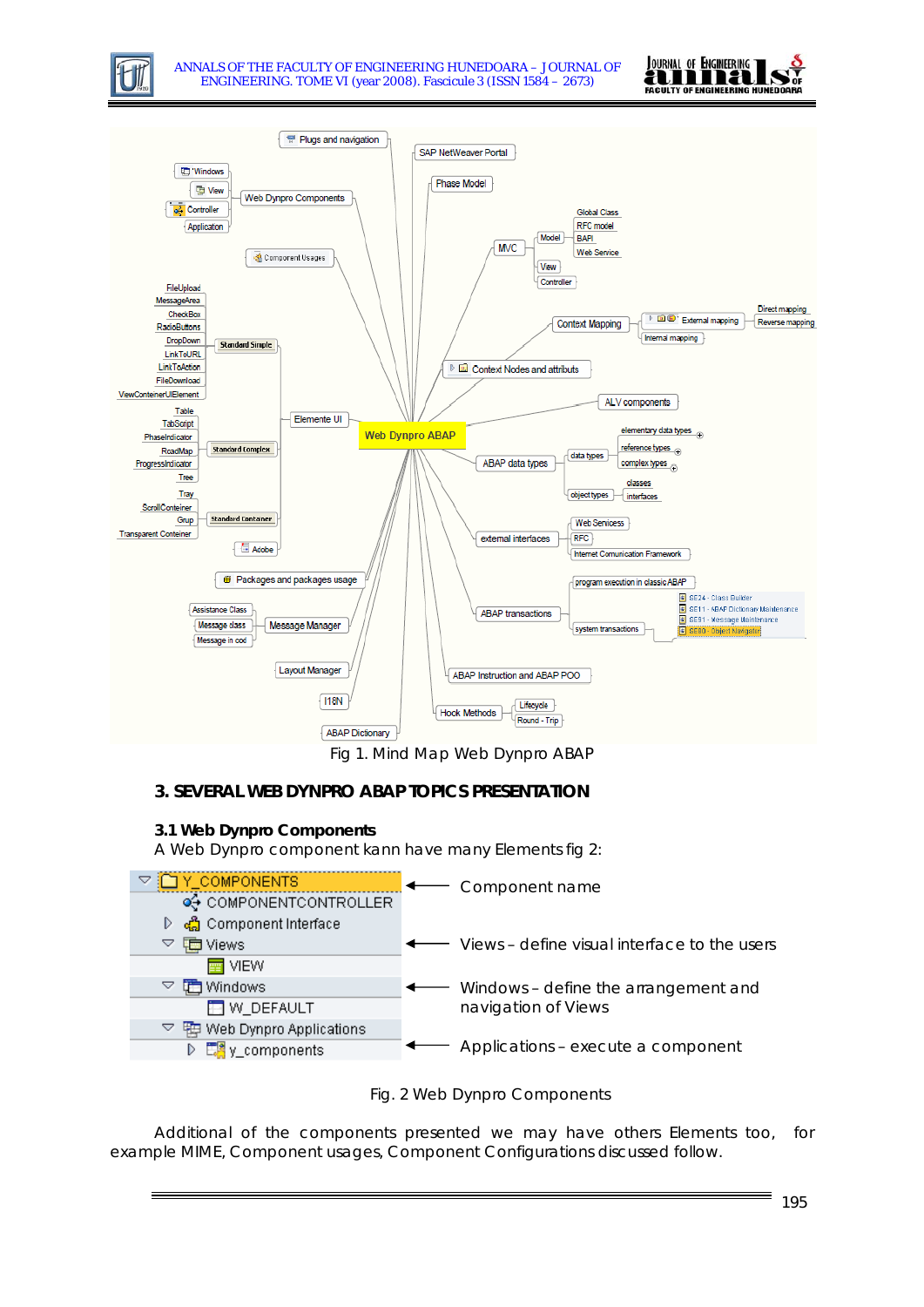

#### **3.2. Component Usages**

In real world the Web business applications are make from several components. Fig. 3 present a usage example with a reverse mapping.

| 111A Y کا ا                                        | ဲ<br>□ Y_222A            |
|----------------------------------------------------|--------------------------|
| o⊕ componentcontrol                                | o⊕ COMPONENTCONTROL      |
| $\triangledown$ දේ Component Interface             | ද්ධි Component Interface |
| ക്ലീ INTERFACECONTR(                               | ▽ 聴 Views                |
| ▷ 中国 Interface Views                               | $\equiv$ VIEWY 222       |
| <b>面</b> Windows<br>D                              | <b>面</b> Windows<br>D    |
| ▽ ශ් <mark>ਡ</mark> Component Usages               |                          |
| ക്ല USE_Y_222A                                     | <u>கி</u> USE_Y_111A     |
| $\triangledown$ $\boxplus$ Web Dynpro Applications | ▽<br><b>MIMEs</b>        |
| D E. y_111a                                        | save.JPG<br>l≣ì          |
| <b>11</b> Succesful saved!                         |                          |
|                                                    |                          |
| <b>Component Usage</b>                             |                          |
| Name: *                                            | Antonia Marinescu        |
| Ernail: *                                          | antoniam@web.de          |
| Message::                                          |                          |
| I need a new email account!                        | ┻                        |
|                                                    |                          |

Fig. 3 Component usages

To make application that are accordingly with the MVC (Model View Controller) principles, a application it is build from more as just a component and after that we make usage between this.

The component y\_111A don't have a View, the user interface it is implemented in the component y\_222A. This component have just node and attributes and the method that verify the user inputs and messages handler with help of T100.

The component y\_222A use the y\_111A component to have acces to the context node and to call the method from componentcontroller of y\_111A.

#### **3.3. Hook Methods**

Hook Methods represented a special methods type that make the interface between Framework and the application that we build. This methods are in different controllers: view controller, componentcontroller, window controller, custom controller, are in number of 7 and we can classify in Lifecycle Hook Methods and Round-Trip Hook Methods. Not in every controller we can find the same Hook methods. wddoinit() and wddoexit() are the only Hook methods that we are find in all controllers.

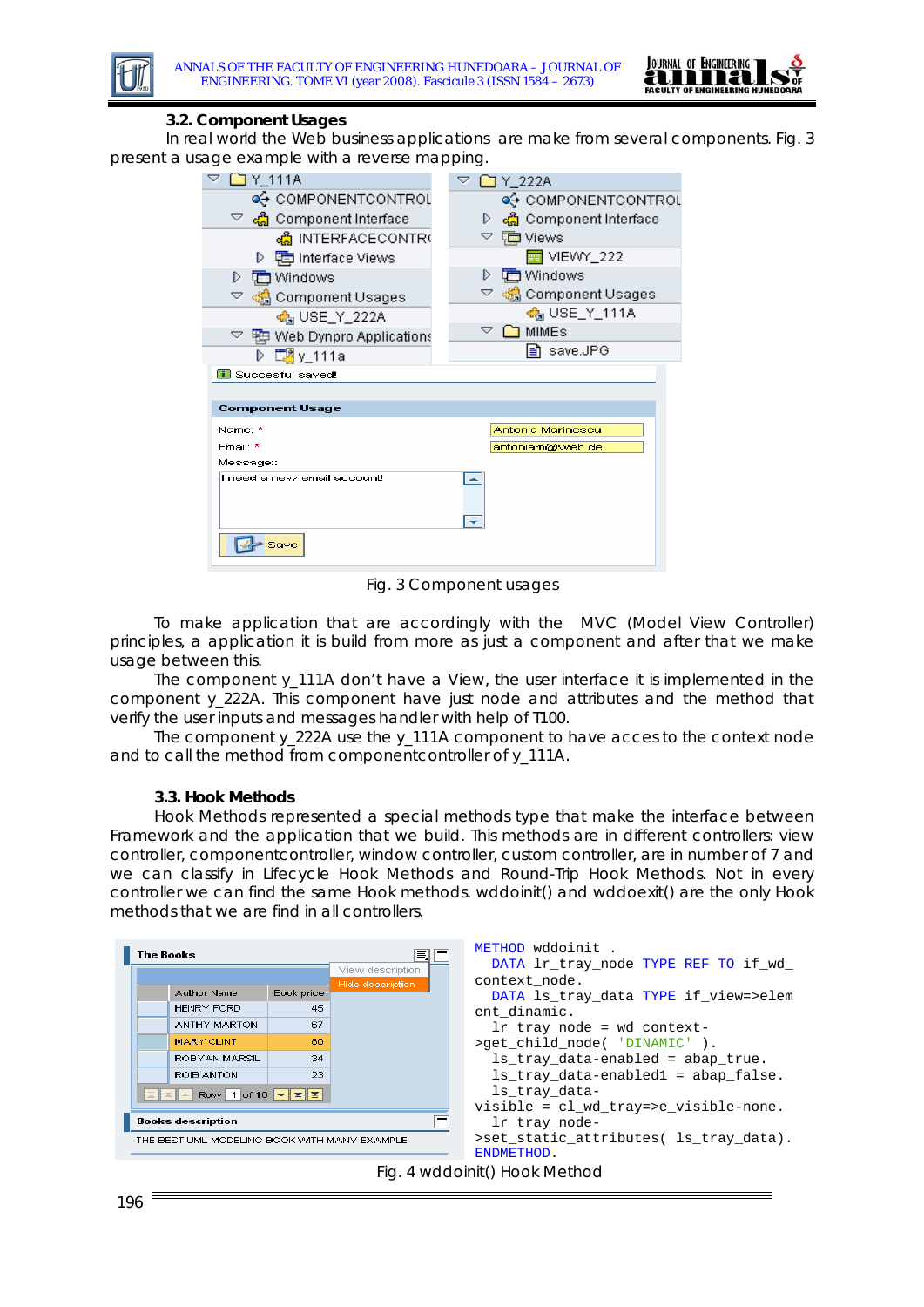

The example from Fig. 4 presented a usage example of the method wddoinit() where we make the attributs initialisation. For populating the context attributes of context node Elements are used supply function methods or we can use Hook method wddoinit() too.

#### **3.4 Packages and Packages usage**

To structurate all the Elements that belong to a application, we use a package but every package starting with "\$" character cannot be later transported. Fig. 5 present a "Not a Main Package" wit the name Y\_APLICATIIX together with the included development objects and fig. 5 b present a main package that contain others packages but cannot contain development objects.

| ] Y_APLICATIIX.               | Y_APLICATII2             |
|-------------------------------|--------------------------|
| Package Interfaces            | Embedded Packages        |
| YI APLICATIIX                 | Y_APLICATII1             |
| Dictionary Objects            |                          |
| <b>□</b> Database Tables<br>D | Y_APLICATIIN             |
| Class Library<br>▽            | <b>GI</b> Y_APLICATIIX   |
| $\Box$ Interfaces<br>D        | Package Interfaces<br>D. |
| Web Dynpro<br>▽               | Dictionary Objects       |
| ◯ Web Dynpro Components<br>D  | $\Box$ Class Library     |
| Web Dynpro Applicat.<br>D     | ◯ Web Dynpro             |
| Message Classes<br>▽          | Message Classes<br>D     |
| YMSG_CLX                      |                          |
| а                             | b                        |

Fig. 5 Packages and packages usage

When we whant from a package to use the development objects from another package we have to make a usage to a Package Interface.

#### **3.5. I18N**

I18N derive from the word Internationalization, the possibility to create Web Dynpro Multilanguage applications. From the tools that this platform offer we mention OTR (Online Text Repository) and the assistance class cl\_wd\_component\_assistance.

Fig. 6 presented a example of using assistance class for making the I18N messages and OTR texts existent in the system for the static texts. The main goal it is to get at end a Multilanguage application.

| $\bigoplus$ The fild name it is empty!                                                                      | Messages from<br>assistance class |
|-------------------------------------------------------------------------------------------------------------|-----------------------------------|
| <b>Messages with Messages Klass</b>                                                                         |                                   |
| Name: *<br>响<br>11.08.1976<br>Birthday:<br>Ernail: *<br>antoniam@web.de<br>I need a new email account!<br>ዹ |                                   |
| Message:<br>▼<br>Change status<br>Confirm                                                                   | Texts from OTR                    |



When we change the logon language in de, the message and the OTR text assigned to the propertys of Buttons are show this time with the german translation. The others labels and captations that are ordinary static texts are not translate, fig. 7.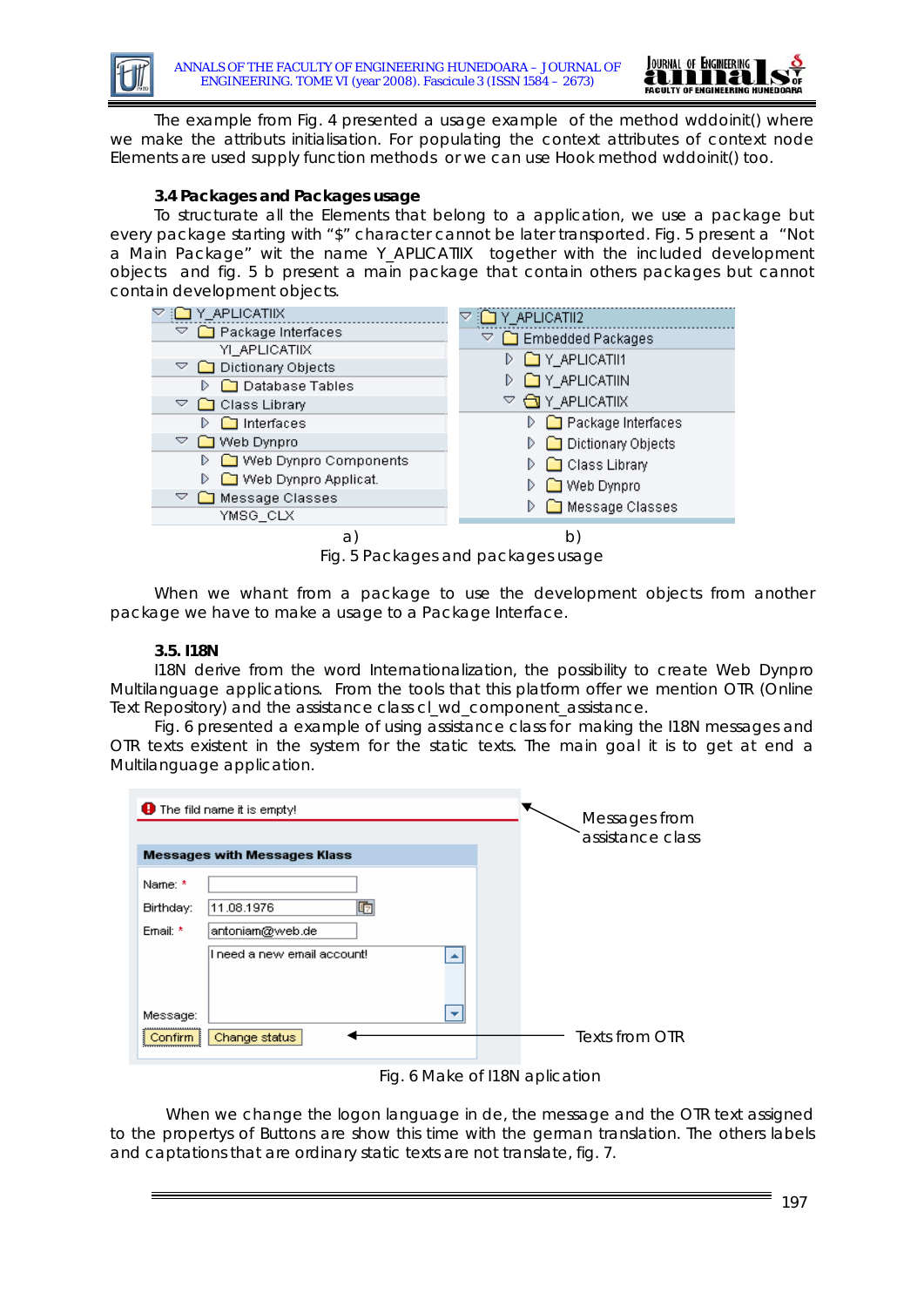

|            | <b>Das Namensfeld ist leer!</b>                |                                                                                          |   |
|------------|------------------------------------------------|------------------------------------------------------------------------------------------|---|
|            | <b>Messages with Messages Klass</b>            | <b>TTEXT</b><br>000<br>000011<br>The Email adress it is not valid!                       | 乖 |
| Name: *    |                                                | Diese Emailadresse ist nicht qultiq!                                                     |   |
| Birthday:  | 呞<br>07.08.1976                                | 000021<br><b>ITEXT</b><br>001                                                            | 乖 |
| Ernail: *  | antoniam@web.de<br>I need a new email account! | The information are successful saved!<br>Die Informationen wurden erfolgreich gespeihert |   |
|            |                                                |                                                                                          |   |
| Message:   | $\overline{\phantom{a}}$                       | <b>ITEXT</b><br>002<br>000031<br>The fild name it is empty!                              | 乖 |
| Bestätigen | Status ändern                                  | Das Namensfeld ist leer!                                                                 |   |

Fig. 7 Internationalization

#### **3.6. UI Elements**

Usual UI Elements are ojects with which the user interacts, such as RoadMap, Button, PhaseIndicator, GeoMap. Web dynpro ABAP are availabe many non-interactive UI Elements too such as HorizontalGutters, Legends, Labels, InvisibleElements. We can use the UI Elements with easy drag and drop option, each UI Element have a large pallet of properties that help

| Web Dynpro UI Elements: Tree and Group |  |  |
|----------------------------------------|--|--|
|                                        |  |  |
| ► RootTree                             |  |  |
| Messager                               |  |  |
| im i Yahoo Messager                    |  |  |
| ∩ Windows Messager                     |  |  |
| • ∩ Skype                              |  |  |
| Web Browsers<br>▸ ⋒                    |  |  |
| Players<br>م⊿ ∙                        |  |  |
| Image Viewer<br>- உ                    |  |  |
| Fireworks                              |  |  |
| Windows Picture and Fax Viewer         |  |  |
| Paint                                  |  |  |

Fig. 8 Example of Web Dynpro UI Elements

us to make a dynamic programming and a static programming. In fig. 8 we present a Tree UI Element together with a Group UI Element.

The whay how the UI Elements are arranged in a View depend of the Layout UI Element property and the Layout property of the conteiner where this element it is integrate. In fig. 1 are presented just a little part of the UI Elements that this platform offer us.

#### **3.7. ABAP Dictionary**

The ABAP Dictionary permits a central description of all the data used in the system without redundancies and it is completely integrated in the ABAP Workbench (SE11). The ABAP Dictionary contains inclusive the information displayed with the F1 and F4 help for a field from Web Dynpro component or from a screen.

Fig. 9 present a Web Dynpro application where we use ABAP Dictionary repository objects: Search Help, Domain and a Table with data types specific our application.

| Price:          | 29回                 |                      |                         |                                                                    |
|-----------------|---------------------|----------------------|-------------------------|--------------------------------------------------------------------|
| <b>Bookshop</b> |                     |                      |                         |                                                                    |
|                 | Book Name           | author Name          | Book Image              | Bookshops list                                                     |
|                 | <b>JOOMLA</b>       | <b>DANIELKOCH</b>    | <b>Service</b> IA       | Teora: http://www.teora.ro/                                        |
|                 | <b>EXCEL 2007</b>   | <b>IGNATZ SCHELS</b> | ÷.                      | Litera: http://www.litera.ro/                                      |
|                 | AOBE PHOTOSCHOP CS3 | <b>MARKUS WAGER</b>  |                         | Sigma: http://www.editurasigma.ro<br>Teora: http://www.teora.ro/   |
|                 | CODINE FOR FUN.     | GOTTFRIED WOLMERING  | $\overline{\mathbf{r}}$ | Librarie: http://www.librarie.net/<br>Raft: http://www.raft.ro/    |
|                 | <b>JAPA</b>         | <b>THOMAS MARK</b>   |                         | Sigma: http://www.editurasigma.ro<br>Litera: http://www.litera.ro/ |

Fig. 9 ABAP Dictionary example